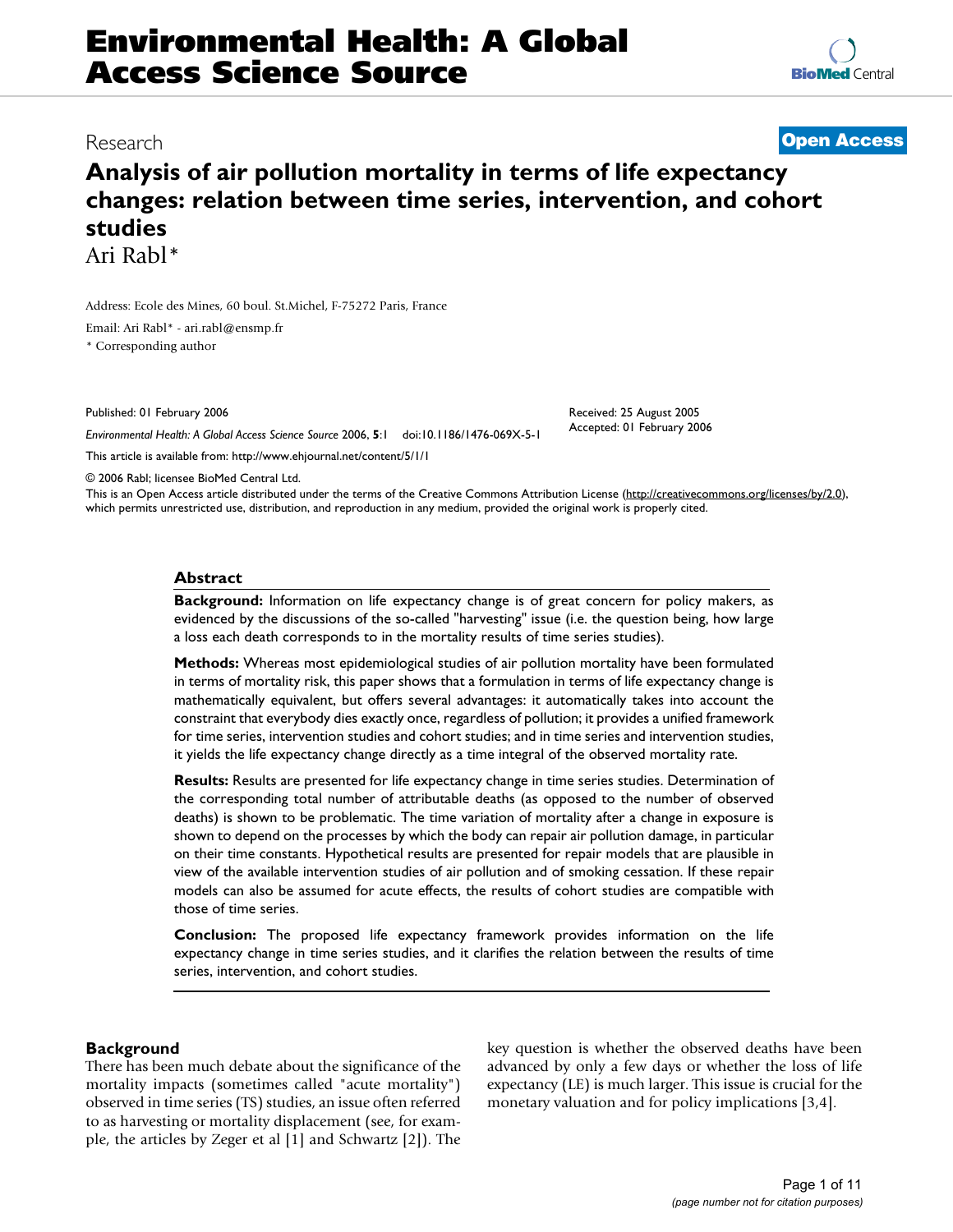For a new perspective on this issue and on the relation between TS, intervention, and cohort studies, the present paper formulates the analysis directly in terms of LE change, after showing that such a formulation is mathematically equivalent to the conventional formulation, in terms of mortality risk. An LE formulation offers several advantages: it automatically accounts for the fact that everybody dies exactly once, regardless of pollution; it provides a unified framework for time series, intervention studies, and cohort studies; and it directly yields a quantity of interest to policy makers.

The constraint of fixed total probability of death can be appreciated by comparing an accident that instantly kills individuals in normal health (the LE loss ∆L is equal to the entire remaining LE) with a mortality risk that reduces LE by a short amount of time ∆L. The time dependence of the mortality rates is different. Whereas for an accident, the mortality rate changes only at the moment of the accident, for the risk with the short ∆L the mortality rate increases initially but then decreases (relative to a reference population without the risk) during the ensuing period ∆L, because of the individuals who would have died then, but whose deaths were advanced. The delayed decrease can be called "compensating change". Even though TS studies up until now have not taken this constraint into account, it has not affected the results. For TS, the compensating change becomes a more or less uniform background as a result of the fluctuations in concentration because there is a wide range of individual ∆L. In cohort studies, the constraint is implicit in the study design, because they observe the net effect of chronic exposure. The constraint is also crucial for understanding the LE change in TS studies (see references 5, 6, for example) and in intervention studies [7-10].

A unified framework for TS and cohort studies has also been recently proposed by Burnett et al [11], who show that both types of studies measure essentially the same risk function. However, these authors do not take into account the time variation of the risk function, due to the compensating change (i.e. that the increased mortality due to a pollution peak now implies a decreased mortality at a later time).

The present paper shows that the mortality fluctuations observed in TS studies are proportional to the instantaneous time derivative of the life expectancy. They are the result of exposures both in the recent and the distant past, but a strong correlation with the most recent exposure is observed, since the fluctuations due to past exposures tend to average out to zero. The acute LE loss, due to a pollution peak, can be calculated by integrating the mortality rate over the observation window of a TS study (typically 1 day) and results are presented for  $O_3$  and PM<sub>10</sub> (including studies that have extended the observation window to 60 days). In intervention studies, the (approximately) constant difference between exposures before and after the intervention makes it possible to determine the LE change by integrating the change of the mortality rate over time. Cohort studies [12-14] measure a long term relative risk from which one can calculate [15-18] the ultimate LE gain that can be achieved by a permanent reduction of air pollution; it is equal to the LE change at the end of a sufficiently long intervention study.

The determination of deaths that can be attributed to air pollution is also addressed. By contrast to the acute LE loss due to a pollution peak, the corresponding total number of deaths (in the sense of all deaths that are advanced by the peak) cannot be measured by epidemiology. The number of deaths implied by TS studies has usually been calculated by multiplying mortality rate and relative risk increase, but as shown here, that yields only a lower bound. This also prevents the determination of the LE loss per air pollution death.

Unfortunately, the available data are not sufficient to determine all quantities of interest (for example, the relation between the results of TS, intervention, and cohort studies, and the contribution of acute mortality to the total LE loss from chronic exposure). Since one needs models for the processes by which the body repairs air pollution damage, the remaining sections of the paper are somewhat speculative. Whereas the phenomenon of repair is well documented by studies of smoking cessation [19-21], less is known about repair of air pollution damage [22]. In view of the available information, it is plausible to assume that the LE change due to air pollution is proportional to the time integral of past concentrations weighted by exponential decay factors. Using model parameters suggested by the data, results are plotted for the evolution of mortality after an intervention. They indicate that the change in mortality rate is largest soon after the intervention. After a time period longer than the longest time constant of the repair processes, the mortality rate returns to a level close to the one before the intervention (even though the LE gain is permanent), a consequence of the fact that everybody will die sooner or later.

With these models, the results of TS, intervention, and cohort studies are remarkably compatible with each other. The contribution of acute mortality to the total LE loss of chronic exposure is equal to the relative risk increase times the time constant of the repair processes that are significant immediately after a pollution peak.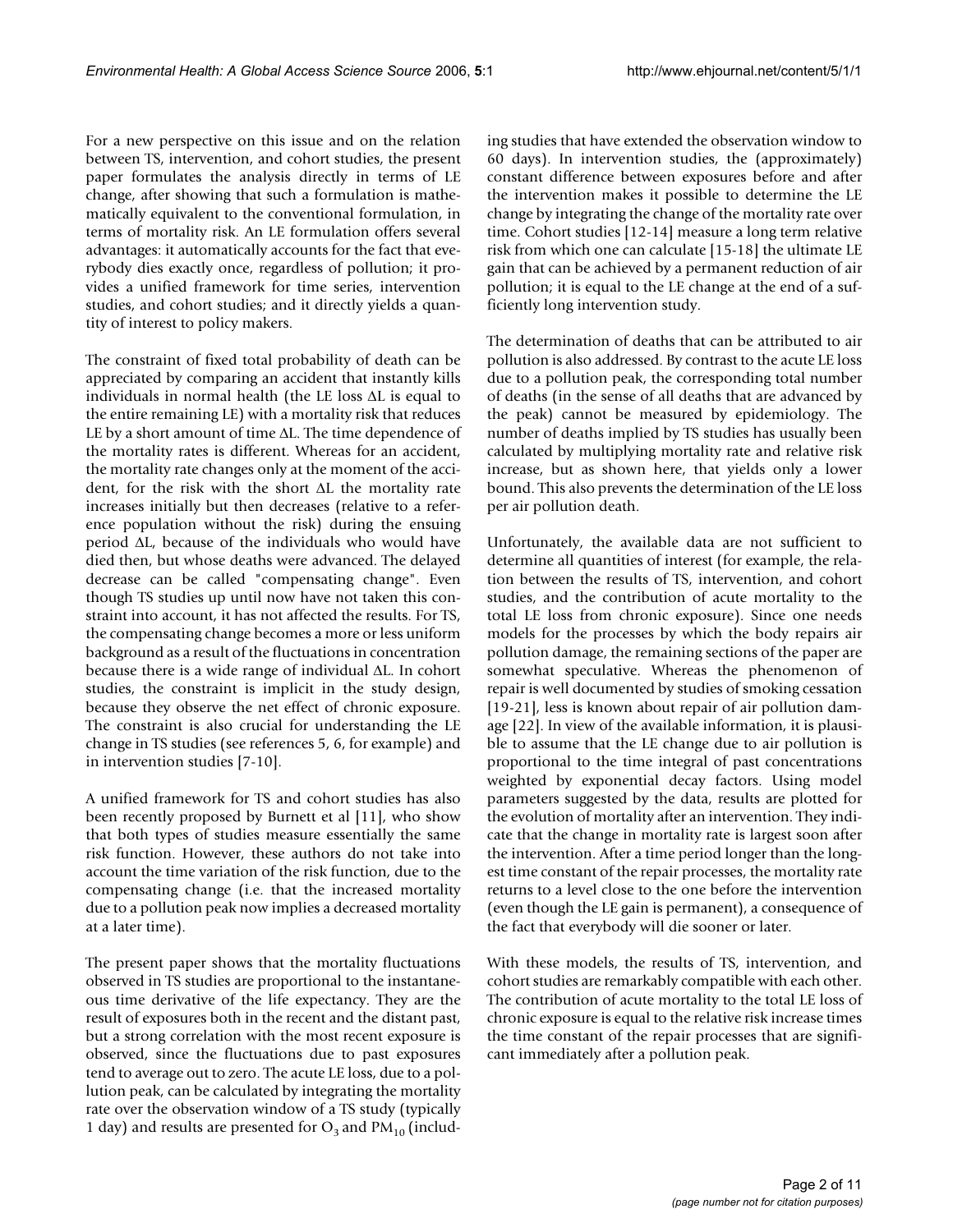

#### **Figure 1**

**Sketch of reserve capacity of the body.** This diagram shows, in a qualitative manner, the reserve capacity of the body as function of age and the effect of air pollution. There are natural fluctuations, for example due to illness, as suggested by the width of the lines. Air pollution lowers the curve. The effect of pollution on mortality (shown exaggerated for the sake of illustration) becomes observable in an epidemiological study only to the extent that there are individuals whose reserve capacity is so low that the extra stress pushes them below the threshold for survival.

## **Methods**

#### *A qualitative model for effects of air pollution*

Discussions of acute mortality impacts are often phrased in terms of a pool of individuals who are so frail that they succumb to a pollution peak. A large stationary population always contains many individuals who are so frail that an additional stress imposed by an air pollution peak can advance their death. For example, at any moment, roughly 1% of a stationary population with life expectancy 75 years are within the last nine months of their life, and thus extremely frail. Illness can cause temporary episodes of frailty.

But the fact that pollution-related deaths occur only in the frail pool does not mean that pollution has no effect on the rest of the population. Rather it contributes to reducing the reserve capacity of the body, as illustrated very schematically in Fig. 1, without trying to give a precise definition of reserve capacity other than saying that it is inversely related to frailty (Fig. 1 is inspired by a graph in chapter 4 of NRC [23]). A young, healthy body has enough reserve capacity not to feel the relatively slight reduction due to acute or chronic pollution exposure. But the old or sick may be pushed below the threshold where death occurs. As individuals age, they inevitably move into the pool of the frail. By diminishing the reserve capacity, pollution advances the passage into the frail pool and shortens life expectancy. On average, the inflow to the frail pool equals the outflow. Time series studies measure the effect of pollution fluctuations on the outflow from this pool, as reflected in the number of deaths per day.

#### *Change of mortality after change of exposure*

Fig. 2 shows a qualitative picture of the effect of a reduction of exposure on D, the number of deaths per day in a stationary population. In these graphs, the lower dashed line represents the individuals whose deaths are postponed and the upper dashed line the postponed deaths when they do occur. The dashed lines are not observable. Only the net effect can be observed, shown by the heavy solid line, which is the sum of these dashed lines. The exposure reduction is temporary in parts a) and b), and permanent in c). In part a), all individuals enjoy the same LE gain ∆L, so the upper dashed line is the mirror image of the lower one, but shifted by ∆L. In part b), there is a distribution of different LE gains; it broadens the upper dashed curve. After the initial drop, the solid line moves above  $D_{ref}$ ; that is a manifestation of the compensating change mentioned in the introduction. The onset of the compensating change gives a rough indication of ∆L.

Part c) shows the effect of a permanent decrease of exposure (for simplicity for the case where all individuals enjoy the same LE gain ∆L). Here the postponed deaths reach a constant asymptotic level. The observable death rate drops at first, but then increases again, gradually reaching the original level, even though the LE gain is permanent. D must eventually return to the original level, because in a stationary population the birth rate is constant and equal to D. Deaths have been postponed, but not avoided. Eventually, a new stationary state is reached, with a longer life expectancy and thus a larger population (for the same birth rate). The mortality rate is the ratio of D and population size. The latter increases permanently, whereas D returns to the original value.

# *Relation between age-specific mortality and life expectancy (LE)*

To obtain quantitative results, it is helpful to recall some well-known elements of survival analysis. Let  $\mu(x)$  be the age-specific mortality rate, defined such that someone who has reached age x has a probability µ(x) ∆x of dying between x and  $x + \Delta x$  (usually one chooses  $\Delta x = 1$  yr). The fraction of a birth cohort of initial age  $x_0$  that survives to age x is called survival function  $S_{\mu}(x_0, x)$ . As shown in Appendix A [see Additional file 1], it is given by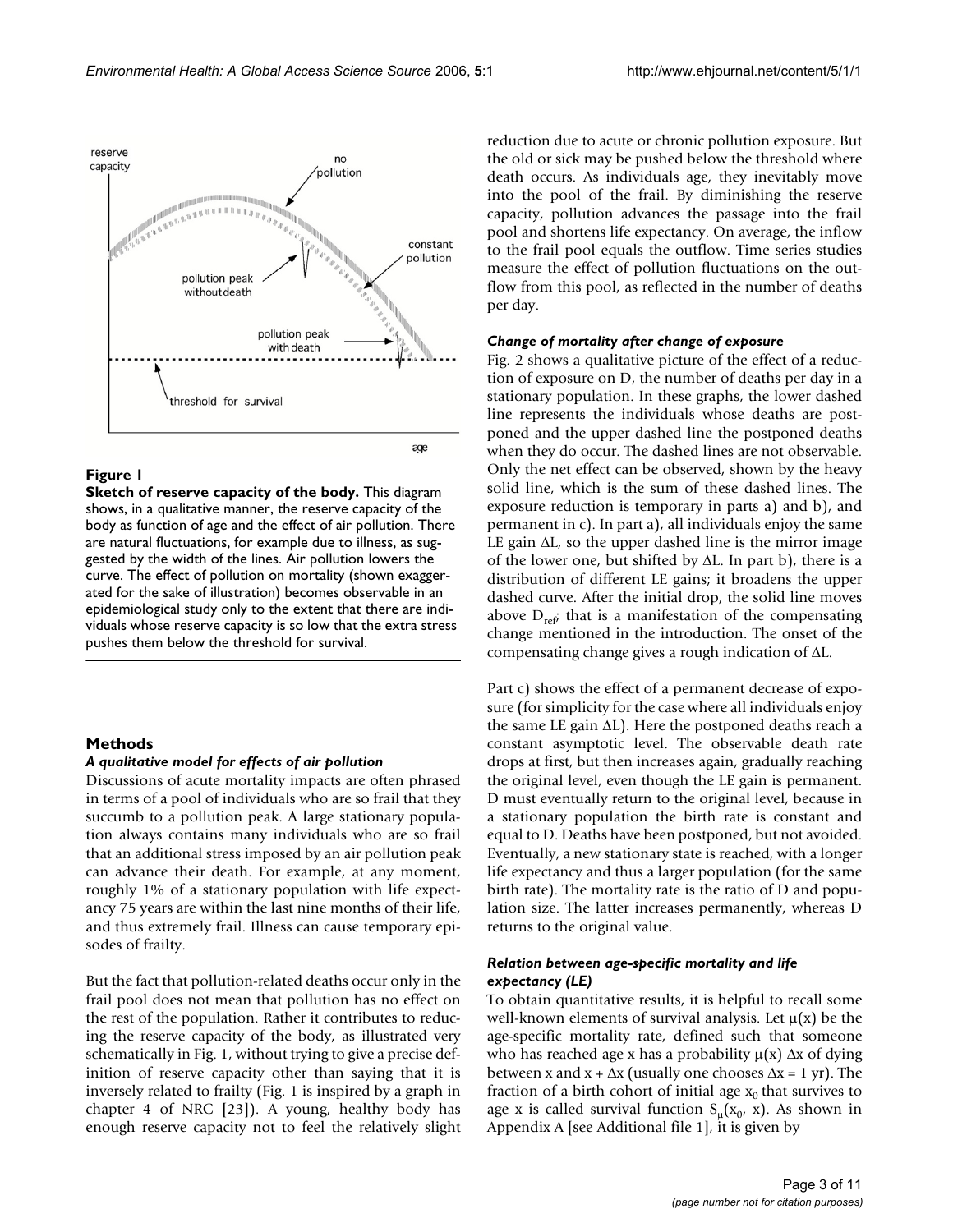

#### **Figure 2**

**Qualitative picture of rate of deaths after an exposure reduction.** The number of deaths per day, D, is shown versus time after the reduction. Thick solid line = observable deaths, thin dashed line  $=$  deaths shifted by pollution. a) temporary reduction of exposure, all individuals have the same gain ∆L. b) temporary reduction of exposure, distribution of different individual gains. c) permanent reduction of exposure, all individuals have the same gain ∆L.

$$
S_{\mu}(x_0, x) = \exp[-\int_{x_0}^{x} \mu(x') dx'],
$$
 (1)

and the remaining LE of a cohort of age  $x_0$  can be calculated as

$$
L(x_0) = \int_{x_0}^{\infty} S_{\mu}(x_0, x) dx.
$$
 (2)

If  $\mu(x)$  is given,  $S_u(x_0, x)$  and  $L(x_0)$  are thus uniquely determined. Vice versa, the function  $L(x)$  determines  $\mu(x)$ , as shown in Appendix A. Because of the one-to-one relationship between  $\mu(x)$  and life expectancy  $L(x)$ , the mortality impact of air pollution can be analyzed in terms of a change in mortality rate or in terms of the corresponding LE change ∆L. Here, and throughout the paper, ∆L is the change per person, averaged over the population or population segment under consideration.

## *Relation between LE change and mortality after intervention*

Let us evaluate the change in mortality and LE as a function of time t after a permanent reduction of exposure at t  $= 0$ , the population having been stationary before the intervention. Here, we look only at the entire population; more detailed equations for the effect on a cohort of a given age are derived in Appendix B [see Additional file 2]. Consider a large stationary population of N individuals and the number of deaths per time, designated by D. It will be convenient to look at D, because its change can be related directly to the postponement of the individual deaths. The population-averaged mortality rate  $\mu$  (i.e. the average of  $\mu(x)$  over the age distribution) is the ratio

$$
\mu = D/N. \quad (3)
$$

Let  $\mu_{ref}$  be the mortality before and  $\mu(t)$  be the mortality after an intervention that reduces air pollution permanently by a constant amount. The relative risk is

$$
RR(t) = \mu(t)/\mu_{ref} \quad (4)
$$

and it corresponds to an LE change

$$
\Delta \mathcal{L} \mathbf{t} = \mathcal{L}(\mathbf{t}) - \mathcal{L}_{\text{ref}}.\qquad(5)
$$

D and N are functions of the time t after the intervention. D and N before the intervention, designated by  $D_{ref}$  and  $N_{ref}$  are independent of time, because the population is stationary.  $D_{ref}$  is equal to the birth rate. To find the evolution of  $D(t)$  and  $N(t)$  after the intervention and the relation between  $\mu(t)$  and  $\Delta L(t)$ , let us begin by assuming a homogeneous population in the sense that all individuals experience the same LE gain  $\Delta L(t)$ .

It is helpful to consider small discrete time steps δt and to plot D as a sequence of boxes of width δt, with the height representing the number of deaths during δt (see Fig. 3). Before the intervention,  $D = D_{ref} = constant$  and the spacing of the boxes is uniform. After the intervention, the deaths occur later. The effect of this postponement of deaths on D can easily be understood by considering the shift of the boxes to the right, as shown in Fig. 3 for  $t > 0$ . This results in an increase of the spacing between the boxes, with D(t) being proportional to the density of the boxes.

If the entire gain occurred instantaneously at  $t = 0$ , all deaths would be postponed by the same amount; thus the spacing would again be dense and uniform after the first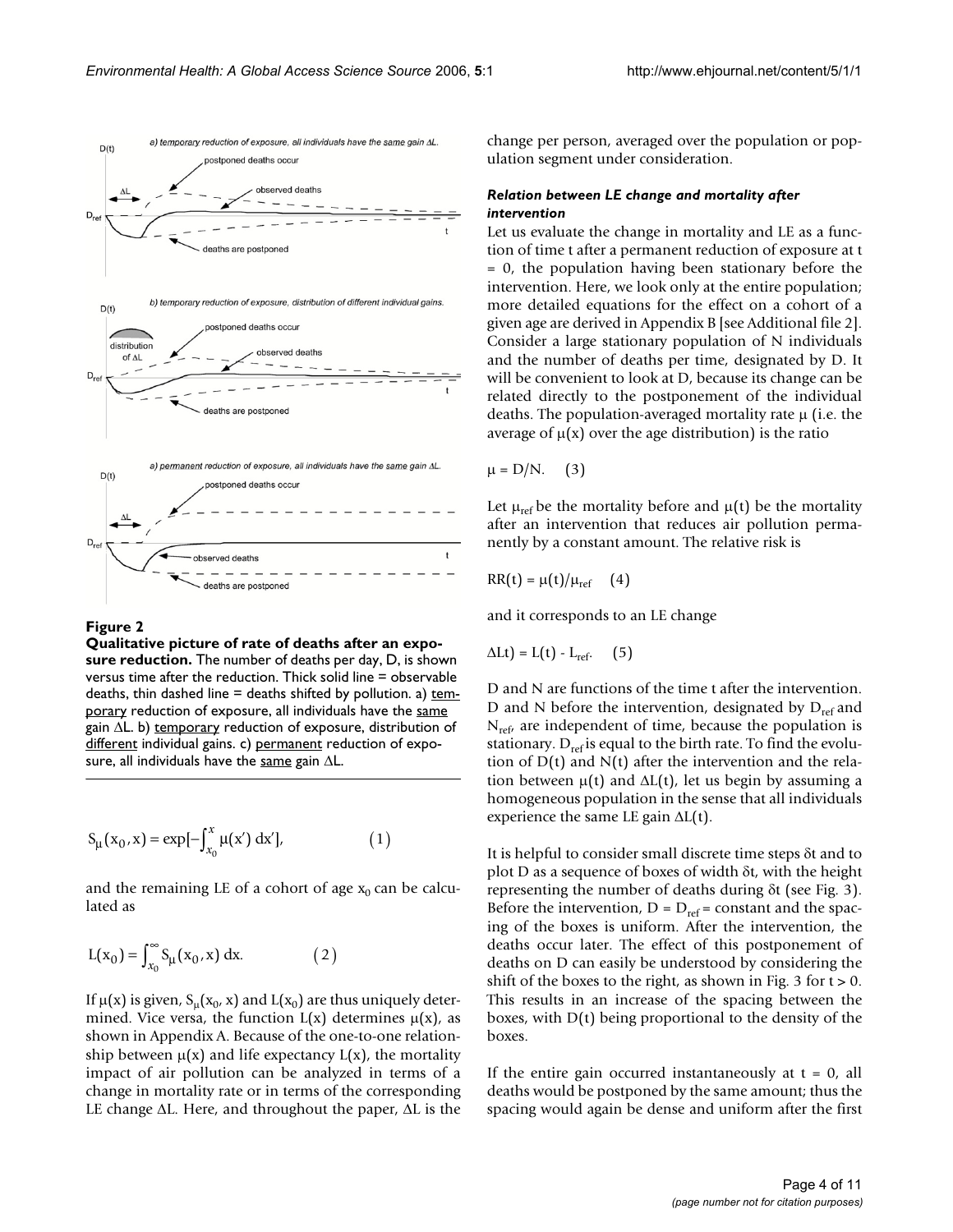shift. In reality, the gain  $\Delta L(t)$  increases gradually with t, and the resulting spacing depends on its rate of change

$$
\Delta L'(t) = d\Delta L(t)/dt. \quad (6)
$$

To find the density of boxes, note that between  $t_i + \Delta L(t_i)$ and  $t_{i+1}$  +  $\Delta L(t_{i+1})$  there is one box. For small  $\delta t$ , this time interval is  $\delta t + \Delta L'(t_i) \delta t$ , and the density is 1 box/[ $\delta t$  +  $\Delta L'(t_i)$  δt]. At time t +  $\Delta L(t)$ , the ratio of the density of boxes after and before the intervention is therefore

$$
\frac{density \, at \, t + \Delta L(t)}{density \, at \, t < 0} = \frac{\delta t}{\delta t + \Delta L'(t)\delta t} = \frac{1}{1 + \Delta L'(t)}\tag{7}
$$

and since D is proportional to the density one obtains

$$
D(t+\Delta L(t)) = D_{ref}/(1+\Delta L'(t)) \qquad (8)
$$

for t > 0. For a reduction of the exposure,  $\Delta L(t)$  increases with t,  $\Delta L'(t)$  is positive and D is less than  $D_{ref}$ . For later reference, let us note that Eq.8 also holds for the case where the exposure increases and ∆L'(t) is negative. When the asymptotic gain ∆L∞ has been reached, ∆L'(t) vanishes and  $D(t)$  is again equal to the initial value  $D_{ref}$ , because the birth rate has remained constant. But the mortality rate  $\mu$  has decreased permanently, because the population size N has increased in proportion to the LE.

So far, we have assumed that all individuals have identical gains. In reality, there is a distribution of different individual gains. Averaging the quantity  $1 + \Delta L'(t)$  over this distribution, the ratio  $D_{ref}/D(t)$  is replaced by its average over the individual gains. For the small changes involved in air pollution studies, the average of  $D_{ref}/D(t)$  is very close to  $D_{ref}$  divided by the average D(t).

The LE gain  $\Delta L(T)$ , after a time T following the intervention, can be obtained by integrating the measured data for  $D_{\text{ref}}/D(\text{t+}\Delta L(\text{t}))$  of Eq.8

$$
\Delta L(T) = \int_0^T \Delta L'(t) dt = \int_0^T \left( \frac{D_{ref}}{D(t + \Delta L(t))} - 1 \right) dt,
$$
 (9)

since ∆L(0) is of course zero. This is an integral equation, because ∆L appears on both sides. However, in practice one can approximate the result by integrating in steps, obtaining the gain at  $t_{k+1}$  from the one at  $t_k$ 

$$
\Delta L(t_{k+1}) = \Delta L(t_k) + \int_{t_k}^{t_{k+1}} \left( \frac{D_{ref}}{D(t + \Delta L(t_k))} - 1 \right) dt.
$$
 (10)

The ultimate gain  $\Delta L \infty$  is the limit reached when  $T \to \infty$ ; in practice, the finite observation period yields only a lower bound (note that the integrand is positive-definite for a permanent pollution decrease), but a leveling off of the integrand would indicate that one is getting close to the ultimate gain. The units of  $\Delta L(T)$  are the same as the ones chosen for t since the integrand is dimensionless. The result is the gain per person averaged over the study population.

The mortality  $\mu(t)$ , and hence the relative risk, can be obtained by dividing  $D(t)$  by the size of the respective populations according to Eq.3. Since the birthrate is constant, the population size  $N(t)$  increases with LE, ultimately reaching

$$
N\infty = N_{\text{ref}} \left( L_{\text{ref}} + \Delta L \infty \right) / L_{\text{ref}} \quad (11)
$$

when new stationary conditions are established  $(L_{ref}$  being the LE before the intervention). Whereas D returns asymptotically to the initial value, the mortality rate  $\mu$  is lower because people live longer and the population size has increased.

The exact time dependence of  $N(t)$  and  $\mu(t)$  would require a more detailed calculation, because, during the transition to the new stationary state, different age groups increase differently; but in any case,  $N(t)$  is bounded by  $N_{ref}$  and N∞. Since the population-average LE gain is short compared to  $L_{ref}$  (at most a few months compared to about 75 years, see Eq.17 below), the change of the population size is entirely negligible in practice, considering the uncertainties of the data, and one can use the approximation

$$
RR(t) = \mu(t)/\mu_{ref} \approx D(t)/D_{ref}.
$$
 (12)

Since the change in relative risk ∆RR(t) due to typical exposures is small compared to unity, one can further approximate Eq.9, with negligible error, by

$$
\Delta L(T) \approx -\int_0^T \Delta RR(t + \Delta L(t)) dt.
$$
 (13)

Stepwise integration as in Eq.10 can be used, although the  $\Delta L(t)$  on the right hand side can be neglected if T is relatively short, as shown by the example in the following Section.

To conclude this section, I emphasize that the key result is Eq.9 (or 13), which yields the LE change after an intervention as time integral of the observed death rate (or change of relative risk). As written, it is appropriate for the entire population, but with the obvious addition of a label x for age, it also holds for a constant age segment or for a birth cohort of age x, as shown in Appendix B [see Additional file 2].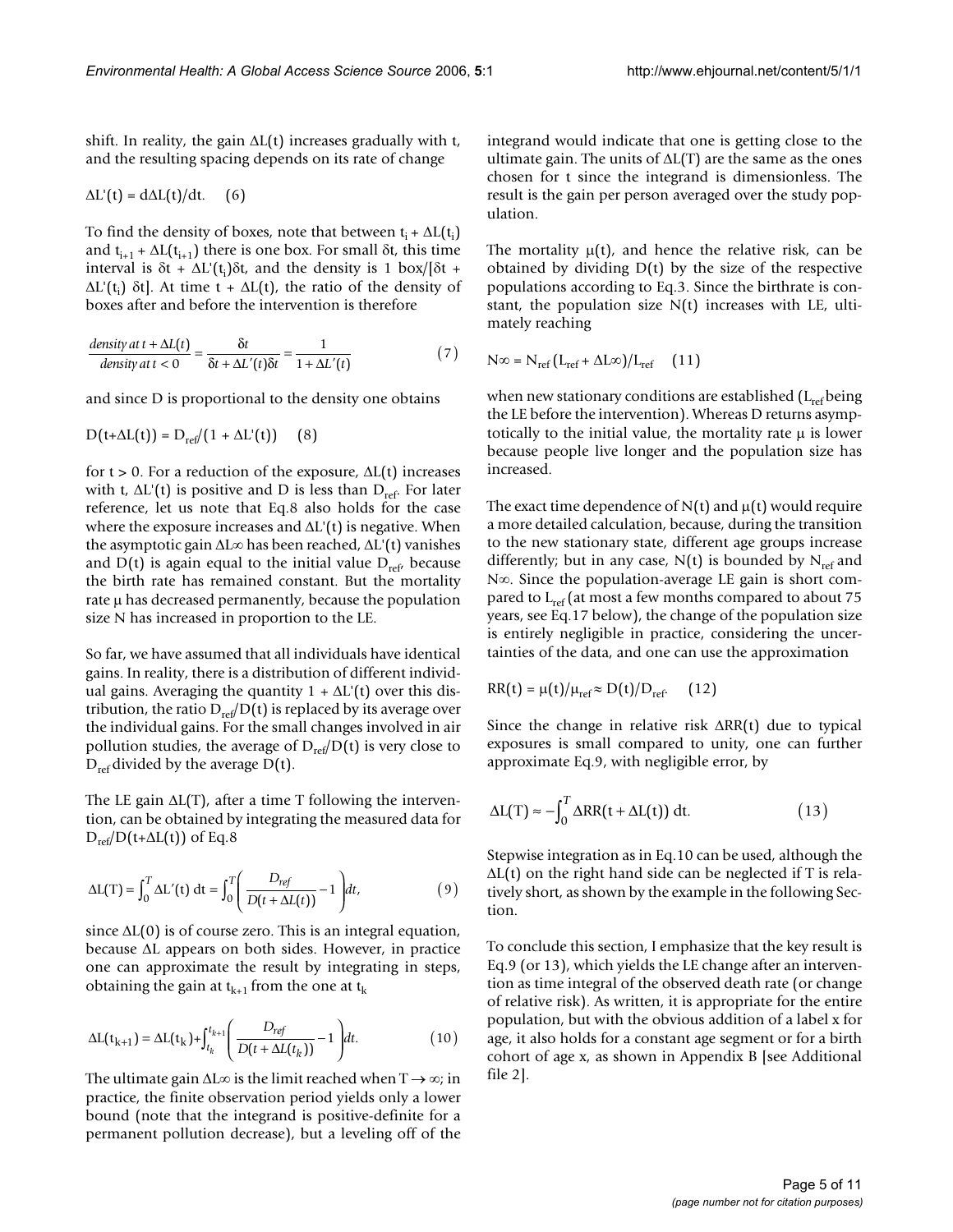

#### **Figure 3**

**Derivation of rate D of deaths per time after intervention.** This sketch illustrates the derivation of the evolution of the rate D of deaths per time after a step decrease of pollution. D is proportional to the density of boxes, each box representing the deaths per small time step δt. After exposure reduction the deaths are delayed and the boxes shifted to the right. The dashed boxes show from where the boxes are shifted by the intervention.  $\Delta L(t) = L E$  gain at time t after intervention.

#### **Results**

#### *LE change for time series*

In the LE framework, the mortality measured by typical TS studies corresponds to an intervention study that lasts only one day. Thus, the LE change is given by Eq.13 with  $T = 1$  day. It represents the acute loss of life immediately after a pollution peak. Let us insert into Eq.13 the relative risk for 10  $\mu$ g/m<sup>3</sup> of PM<sub>10</sub> found in the analysis of the NMMAPS data for 90 cities in the USA, as recently revised to correct for the GAM problem [24]; it is  $\Delta RR(0) = 0.0021$ for the GLM version of the analysis (the  $t = 0$  indicates that this is for the first day). The result is

 $-L(L(1 day) = \Delta RR(0) \times 1 day = 0.0021 day$  (14)

for acute mortality, 1 day at 10  $\mu$ g/m<sup>3</sup> PM<sub>10</sub>. It would be almost twice as high for the original GAM estimate of  $\Delta RR(0) = 0.0041$ . The minus sign indicates a loss for a risk increase.

Recently Schwartz [2] and Zeger et al [1] have succeeded in extending the exposure duration up to  $T = 60$  days, measuring, in effect, the average relative risk  $\Delta RR_{av}$  corresponding to the average concentration  $\Delta c_{av}$  of PM<sub>10</sub> during the period T. They find that  $\Delta RR_{av}/\Delta c_{av}$  increases with T at least up to 60 days, the longest for which their method could be used. For all-cause mortality, Schwartz found

that  $\Delta RR_{av}/\Delta c_{av}$  increased linearly with T and, at 60 days, was about twice that for one day. Fairly similar results have been found in other studies that have extended the observation window [10]. Since  $\Delta RR_{av}$  is the average from t = 0 to T of the relative risk ∆RR(t) at time t, the result of Schwartz implies that

 $\Delta RR(t) = \Delta RR(0) (1 + 2 t/60 \text{ days}).$  (15)

Inserting this into Eq.13 yields

$$
-\Delta L(T) = \Delta RR(0) T (1 + T/60 \text{ days}) \quad (16)
$$

up to 60 days; it increases in linear plus quadratic fashion, reaching  $0.0021 \times 60$  days  $\times$  2 = 0.25 days after 2 months. This is the population average LE loss per person. For sensitive subgroups, the loss is of course much higher, but at the present time not enough is known about individual sensitivities.

It is interesting to compare these numbers with the ultimate LE gain ∆L∞ achievable by a permanent reduction of  $PM_{10}$ . That can be calculated on the basis of the cohort studies, such as the one by Pope et al [14], which are essentially steady state comparisons of the effects of different exposures. Several authors have published such calculations [4,15-18], based on the cohort study of Pope et al [14], with essentially the same result for the same long term relative risk. For example, Rabl [4] found

 $-\Delta$ L∞ = 92 days (17)

for lifetime exposure at 10  $\mu$ g/m<sup>3</sup> of PM<sub>10</sub>. This is much larger than  $\Delta L(1 \text{ day}) = -0.0021 \text{ days of Eq. 14}$ , for two reasons: the latter is for a single day of exposure, and it includes only acute effects. The contribution of acute mortality to the LE loss from chronic exposure will be addressed in the last section.

For  $O_{3}$ , only acute mortality has been measured until now. The meta-analysis by the World Heath Organization [25] provides a ∆RR for all-cause mortality of 0.003 per 10  $\mu$ g/m<sup>3</sup> increase in the daily maximum 8-hour mean O<sub>3</sub>. Analogous to Eq.14 the corresponding LE loss is ∆L(1 day) $_{\text{acute}}$  = - 0.003 days.

#### *LE loss per death*

For acute mortality the LE loss per air pollution death can be obtained by dividing the LE loss of Eq.14 by  $\Delta N_{\text{deaths}}$ , the number of acute deaths that are attributable to a pollution peak. If one calculates the latter by multiplying the daily mortality by the relative risk, one finds for a peak of one day

 $\Delta N_{\text{deaths}} = (0.01/365) \times 0.0021 = 5.8E-8$  (18)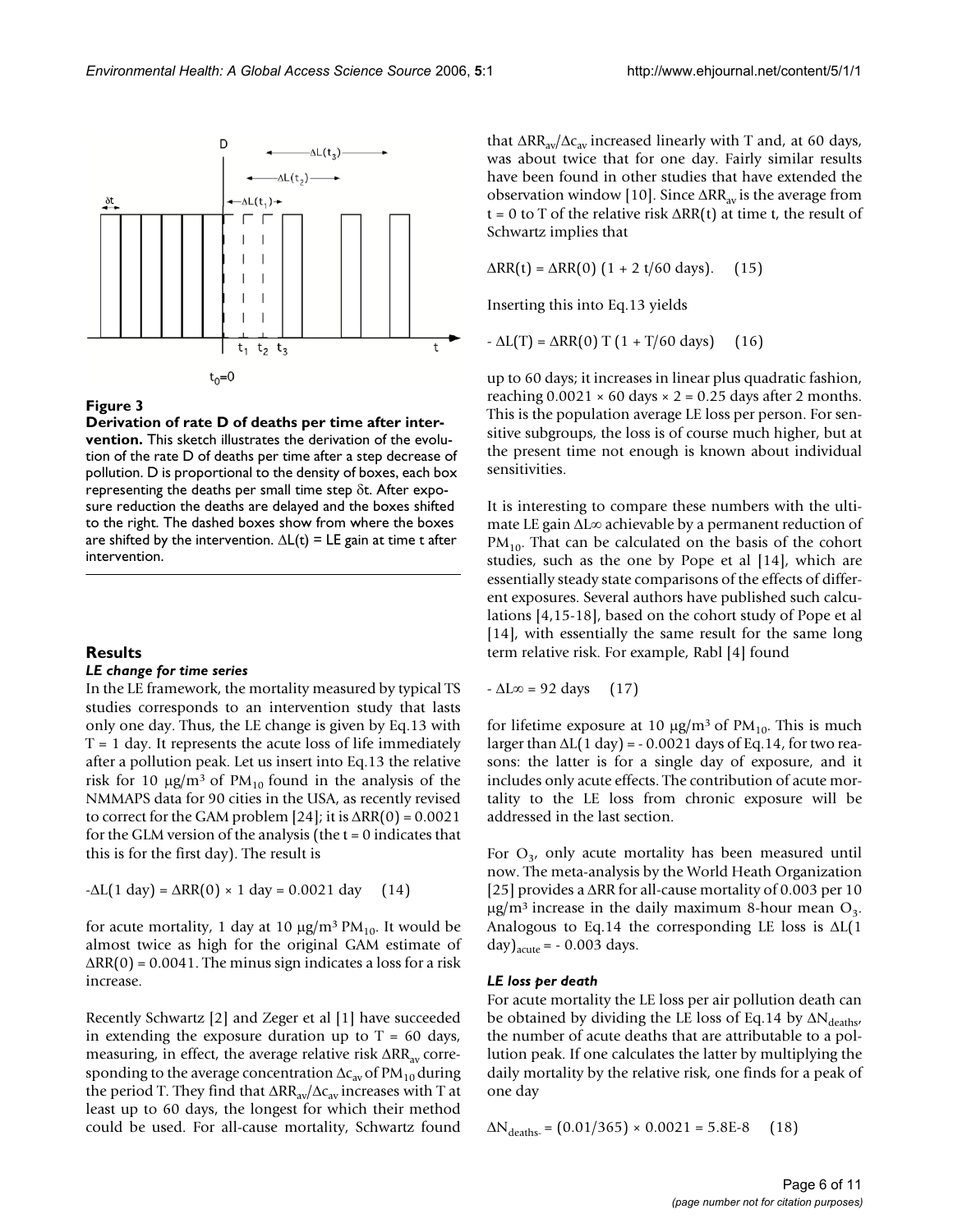for 10  $\mu$ g/m<sup>3</sup> PM<sub>10</sub>, taking a typical mortality for Europe and North America of  $\mu$  = 0.01 per yr per person together with  $\Delta RR(0) = 0.0021$  (note that  $\Delta N_{\text{deaths}}$ , like  $\Delta L$ , is normalized per person). I have added the subscript - to indicate that this is a lower bound because it corresponds to the observed deaths (i.e. the solid black line in Fig. 1). The corresponding upper bound for the loss per death is

```
∆L(1 day)/death < 100 yr/death (19)
```
independent of exposure, because both numerator and denominator are proportional to exposure. Since the real loss per death is certainly much smaller, the number of attributable deaths must be much larger than what is observable.

The attributable deaths are all the deaths that have been advanced by pollution (i.e. the thin dashed line in Fig. 1). Unfortunately, that is not known. If everybody's death is advanced somewhat, even if only by an undetectably small amount,  $\Delta N_{\text{deaths}}$  would be equal to (0.01/365). If only a fraction  $f_{\text{sens}}$  of sensitive individuals is affected,

 $\Delta N_{\text{deaths+}} = (0.01/365) \times f_{\text{sens}}$  (20)

independent of exposure, and hence the lower bound is

 $\Delta L(1 \text{ day})/$ death > 0.21 yr/f<sub>sens</sub> (21)

for 10  $\mu$ g/m<sup>3</sup> PM<sub>10</sub>, proportional to exposure.

#### *Models for the repair processes*

Whereas all the results up to this point follow from the data, the rest of the paper invokes models of the action of pollution damage and is thus more speculative. A model is necessary to estimate how the mortality rate will change during an intervention study, beyond the period for which data are available (60 days for  $PM_{10}$ , at most a few days for  $O_3$  and  $SO_2$ ).

Let us assume that the LE loss is proportional to the concentration c of the pollutant. Furthermore, past concentrations have less impact now because the body is able to repair some of the damage, an ability well documented in the case of ex-smokers [19-21]. To account for repair, it seems plausible to assume exponential decay for the effect of past exposures. If there is only a single time constant  $\tau$ one obtains the following model for the LE loss at time t due to a sequence of concentrations  $\{c(t)\}\$  between  $t_0$  and t

$$
\Delta L(t) = -k \int_{t_0}^t c(t') \exp[-(t-t')/\tau] dt', \qquad (22)
$$

where  $c(t')$  is the concentration at time t' and k is a proportionality constant. The minus sign is introduced, because concentrations are positive and ∆L is a loss. A more realistic model contains several terms with different time constants, as described in Appendix C [see Additional file 3]. If the body could not recover, the time constant(s) would be infinite and the LE loss would depend only on the cumulative exposure, not on its distribution over time

Leksell & Rabl [15] reviewed the studies of ex-smokers, especially the one by Doll et al [20], one of the most comprehensive long term studies of smokers and ex-smokers. They found that the recovery can be approximated quite well by an exponential decay model with two time constants: a time constant of 1.5 years with weight 0.3 and one of 13 years with weight 0.7. Similar conclusions can be drawn from the data in USDHHS [19].

Applying time constants from smoking studies to air pollution entails uncertainties. For PM, the similarities in pollutant composition and in the nature of the health end points may be close enough for this purpose. Röösli et al [22] have analyzed the two available intervention studies that involve  $PM_{10}$  and found a time constant of 1.1 yr for the Utah steel mill intervention [7] and 9 yr for the intervention in Dublin county [9]. These values are consistent with those from smoking if one notes that the duration of the Utah intervention was only about one year, too short to allow the determination of longer time constants, and whereas the change in Dublin was permanent the study period of Clancy et al covered only six years. For other pollutants, such as  $O_3$  and  $SO_2$ , the estimation of time constants is more problematic.

At this point I use a model with a single time constant, for the purpose of illustration. For a permanent step decrease ∆c of the concentration the LE gain is

$$
\Delta L(t) = -k \Delta c \tau [1 - \exp(-t/\tau)] \quad (23)
$$

with t = time after decrease. The ultimate gain, for  $t \rightarrow \infty$ , is

$$
\Delta L \infty = -k \Delta c \tau. \quad (24)
$$

One could include an age dependence in ∆L(t) and k, although the available data do not show any significant variation with age [26].

Since some of the repair probably does not begin immediately, some of the LE gain is delayed relative to the model of Eq.23. A more realistic model would include a distribution  $p(\lambda)$  of different lags  $\lambda$  between exposure and LE change, replacing Eq.23 by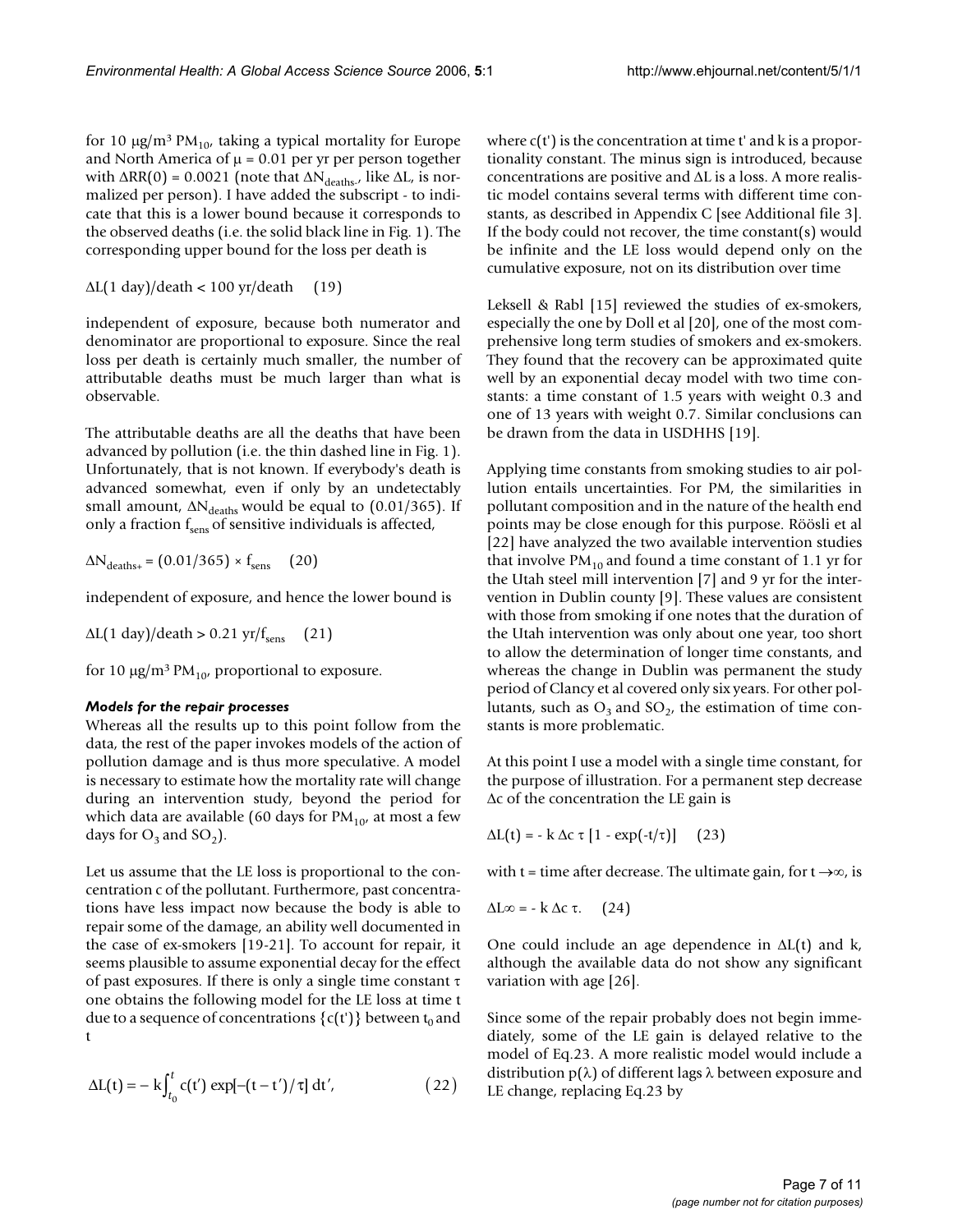$$
\Delta L(t) = -k \Delta c \tau \int_0^t d\lambda \, p(\lambda) \left[ 1 - \exp(-(t - \lambda)/\tau) \right]. \tag{25}
$$

## *Possible outcomes*

Results are plotted in Fig. 4 for three models. For all of them,  $D(t)$  drops to a minimum soon after the intervention, but then increases again, becoming almost indistinguishable from the old values after several time constants. Without lag the initial drop is abrupt and has magnitude

$$
D(0)/D_{ref} = 1/(1 + \Delta L'(0)) = 1/(1 - k \Delta c) \quad (26)
$$

if no lag, regardless of the number of time constants in the model. With a distribution of lags, the drop is gradual, as shown by the thick gray line in Fig. 4 for which a uniform distribution of lags from 0 to 0.5 yr has been assumed arbitrarily. The area between the curve and the line  $D(t)/$ D<sub>ref</sub> = 1 is equal to  $\Delta L \infty$ .

## **Discussion**

#### *Relation between time series and cohort studies*

Even though the designs of cohort and time series studies are very different, in particular with regard to the accounting for characteristics of individuals, the results should be consistent to the extent that the end point is comparable. That time series and cohort studies have a common ground has also been shown by Burnett et al [11], formulated in terms of relative risk (hazard function). Since the models of the Section Results yield the entire time dependence of the mortality after a change in exposure, they imply a relation between the results of TS and cohort studies.

In these models, the frail pool is implicit: it consists of the individuals who are going to die in the near future and whose deaths would be advanced by a pollution peak to the days following the peak. The LE change in these equations expresses the total effect of pollution on a stationary population, without distinguishing between acute effects from recent exposure and chronic effects from past exposure.

If the models are also valid for acute effects, they can be applied to a TS of fluctuations, because it does not matter whether concentrations increase or decrease: the models are linear and the exposure for each new day is added to the previous exposures. The concentrations are always positive, whether increasing or decreasing. The effects are symmetric between increases and decreases. A single peak of duration t is equivalent to the superposition of a permanent increase and a permanent decrease of equal magnitude t later. The change in mortality that would be found in a time series during the first day (or days) after a pollution peak is the change during the first day (or days, up to t) in Fig. 4.

As an example, consider the model of Eq.25 with one time constant τ and a distribution  $p(λ)$  of lags, applied to the entire population. With the approximations already made in Eq.13 for the relation between ∆RR(t) and ∆L'(t) for short times t one obtains

$$
\Delta RR(t)/\Delta c = k P(t) \quad (27)
$$

with

$$
P(t) = \int_0^t d\lambda \ p(\lambda) \exp(-(t - \lambda)/\tau).
$$
 (28)

With the TS result of  $\Delta RR(0)/\Delta c = 2.1E-03$  per 10 µg/m<sup>3</sup>  $PM_{10}$ , Eq.14, this fixes the relation between k and P(t) at t  $= 1$  day

$$
k = 2.1E-03/P(1 \text{ day})
$$
 (29)

per 10  $\mu$ g/m<sup>3</sup> PM<sub>10</sub>. On the other hand, combining Eqs.17 and 24 for the LE loss ∆L∞, one obtains

$$
k \tau = 0.23 \text{ yr} \quad (30)
$$

per 10  $\mu$ g/m<sup>3</sup> of PM<sub>10</sub>. Assuming τ around 10 yr one finds  $k = 0.023$  per 10  $\mu$ g/m<sup>3</sup>. Thus the two estimates of k agree if P(1 day) = 0.0021/0.023 = 0.09 (i.e. if only 9% of the repair begins during the first day). Of course, the epidemiological estimates are quite uncertain, and the model for repair is speculative and crude, especially if it contains only one time constant. Nonetheless, it is encouraging that the two estimates of k are compatible.

## *Contribution of acute mortality to LE loss from chronic exposure*

The LE loss of Eq.14 is the acute mortality (i.e. the mortality during the first day of a one-day of exposure). For health impact assessments of pollutants for which only TS results are available, one needs to evaluate the acute impacts of successive one-day exposures. That is not simply the product of the one-day impact times the exposure duration, because past exposures are reduced by the repair capacity of the body. The LE loss of Eq.14 cannot be used directly, because it is for a single peak.

Let us split the LE change of Eq.25 into an acute contribution  $\Delta L_{ac}$  plus the rest, the acute term being the effect of each day's exposure during that same day. Assuming a one-time constant model for the acute term, one finds, analogous to the derivation of Eq.24, that the cumulative change resulting from an infinite series of one day exposures to ∆c is

$$
\Delta L_{ac}(\infty) = -k_{ac}\Delta c \tau_{ac}. \quad (31)
$$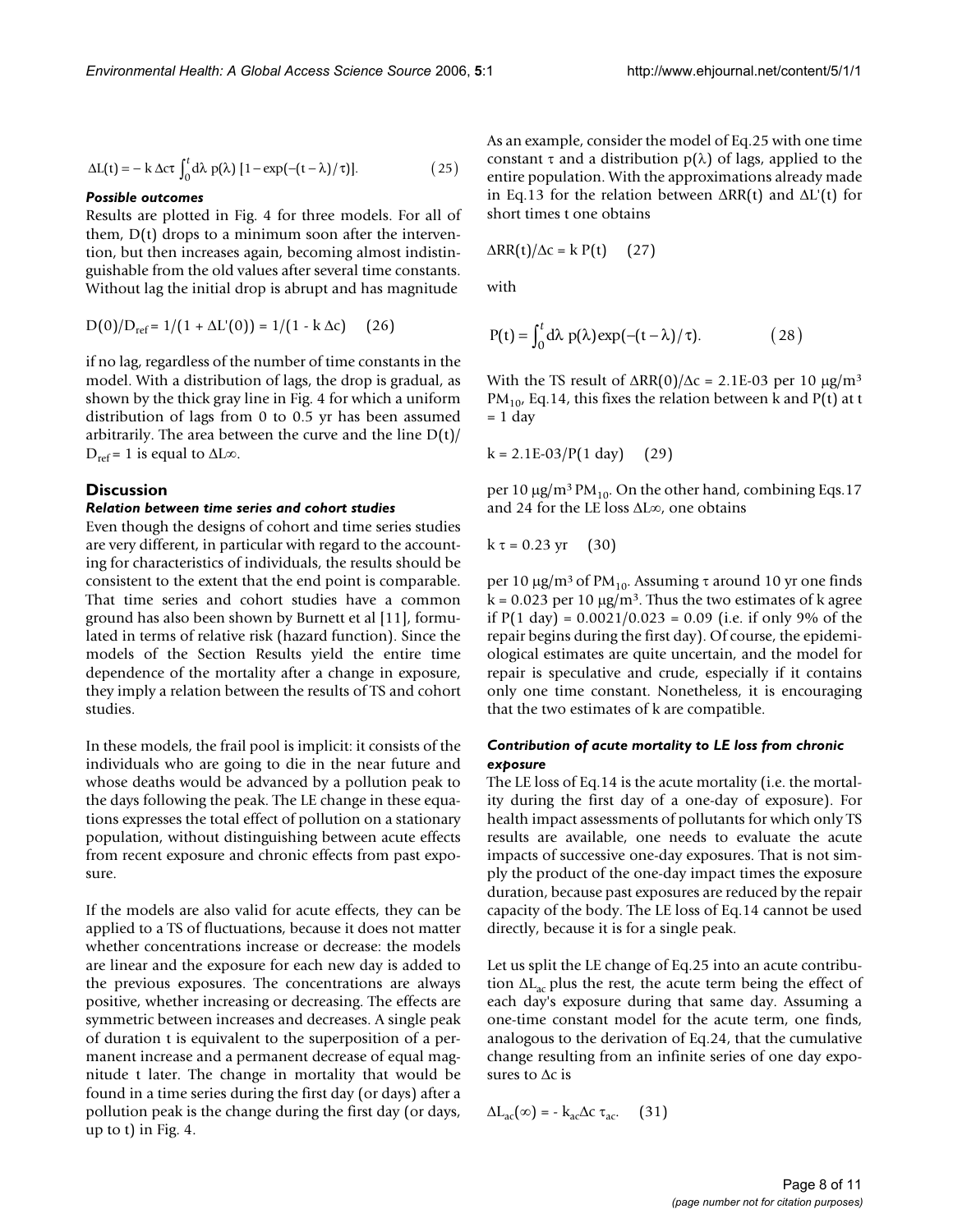

**Figure 4 Plot of deaths per time D(t), before and after intervention.** Results are shown for model with one time constant  $\tau$  and  $\Delta L \infty$  = 0.5 yr, assuming a stationary population.

Since the change  $\Delta L(1 \text{ day}) = \Delta RR(0) \times 1 \text{ day}$  (see Eq.14) from a single day is entirely due to acute effects, we can set  $k_{ac}$  equal to k P(t) of Eq.27 and obtain

$$
\Delta L_{ac}(\infty) = \Delta L(1 \text{ day}) \times \tau_{ac}/1 \text{ day.} \quad (32)
$$

For acute effects, a time constant around 1.5 year is plausible, because it corresponds to time constants for short term cardiovascular benefits found in smoking cessation studies [21]. That implies  $\Delta L_{ac}(\infty) = -0.0021$  days × 365 ×  $1.5 = -1.2$  days, a little more than 1% of the total acute + long term  $\Delta L \infty$  = -92 days of Eq.17.

In previous publications, a different approach to estimate the LE loss due to acute mortality has been used by the ExternE project series [3], namely calculating a number of deaths as product of baseline mortality rate and ∆RR, and multiplying it by assuming 6 months as LE loss per death. Whereas the resulting ratio of acute over total LE loss for  $PM_{10}$  was also about 1%, the method is not correct for several reasons:

• the total number of attributable deaths is not known, as explained in Section Results;

• the LE loss per death is not known;

• the calculation does not take into account the effect of repair, because it simply multiplies one-day impact by exposure duration.

Thus number of air pollution deaths, which was shown [4] to be meaningless for cohort studies (total air pollution mortality), is meaningless even for acute mortality. The approach of Eq.32 has the advantage of starting from a solid basis, namely the LE loss due to a single pollution peak; of course, it is also problematic, because it needs to invoke a repair model.

There are question marks about the models that I have assumed, quite apart from the number of time constants and the parameter values. In particular, the triggering of deaths among frail individuals during a pollution peak (via heart attacks that can shorten the life of a few individuals by a large amount) is different from the accumulation of damage among the general population (small incremental LE loss for many individuals). So the repair model may not be correct for all acute effects, and the symmetry between increases and decreases of exposure may be only approximate. In that case, the model(s) for LE change as function of exposure would have to be modified by an explicit model for the frail pool.

# **Conclusion**

By formulating the analysis of air pollution mortality in terms of LE (life expectancy) rather than mortality risk, one obtains a unified framework for time series studies, intervention studies and cohort studies. TS studies measure the instantaneous time derivative of LE changes due to pollution. One of the advantages of this approach is that it yields as rigorous model-independent result the LE change after a pollution peak or after an intervention as an integral of the observed mortality rates. However, the estimation of the number of deaths attributable to air pollution is problematic and so is the LE loss per air pollution death.

The relation between the results of the different study types depends on the processes by which the body repairs air pollution damage. Using plausible models for the repair processes, one finds that the mortality rates change most strongly in the initial period after the intervention, thereafter returning to a level close to the original, even though the population has obtained a permanent LE gain. The time scale depends on the time constant(s) of the repair processes. Unfortunately, not enough is known about repair processes at the present time to allow more specific conclusions.

With the assumed repair models, one finds that the results of TS studies are consistent with the ultimate LE change due to a permanent exposure change, as determined by cohort studies. This raises the interesting possibility of using repair models to estimate the LE gain achievable by a permanent reduction in  $O_3$  exposure, a pollutant for which a significant effect has been identified so far only by TS and not by cohort studies.

# **Abbreviations and symbols**

c = concentration of pollutant;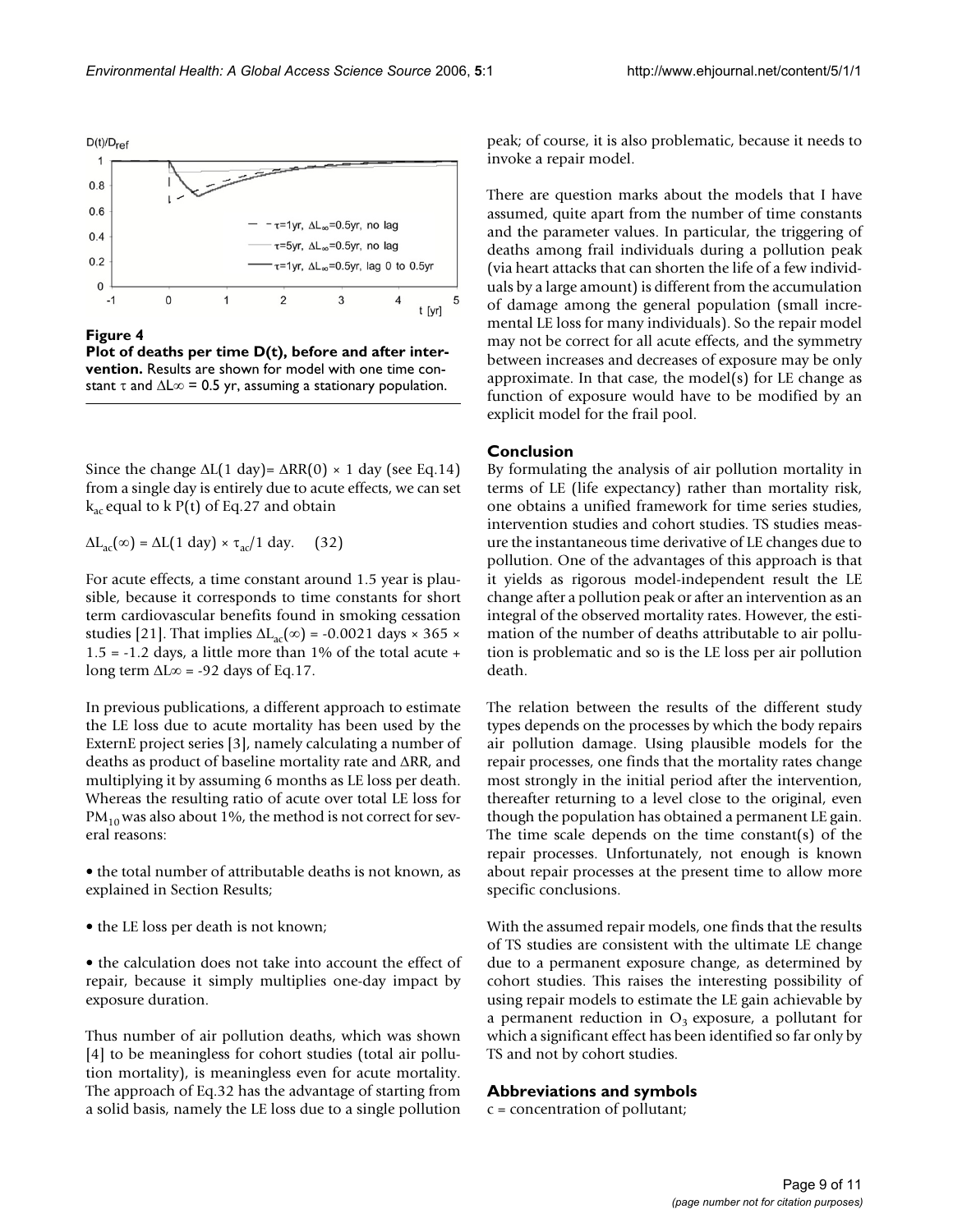$\Delta c$  = concentration change;

 $D =$  death rate of population or population segment, absolute number [deaths/time];

 $D_{ref}$  = reference death rate of population, in the absence of an intervention [deaths/time];

k = proportionality constant for relation between ∆c and ∆L;

LE = life expectancy;

 $L =$  life expectancy;

 $L_{ref}$  = reference life expectancy, in the absence of an intervention;

 $L(x_0)$  = remaining life expectancy (survival time);

∆L = change in life expectancy [yr/person], positive for a gain;

 $\Delta L(t)$  = change in life expectancy at time t after a permanent decrease of concentration;

∆L∞ = ultimate change in life expectancy (long after a permanent decrease of concentration);

 $N =$  population size;

RR = relative risk;

 $S(x_0, x)$  = survival function = fraction of birth cohort of initial age  $x_0$  that survives to age x;

 $t = time;$ 

TS = time series

 $w_i$  = weighting factors of different time constant in repair model;

 $x = age;$ 

 $\lambda$  = lag time of repair model;

 $\mu$  = mortality rate = death rate/population size [deaths/ time per person];

 $\mu_{ref}$  = reference mortality rate;

 $\tau$  = time constant of repair model;

# **Competing interests**

The author(s) declares that he has no competing interests.

# **Additional material**

# **Additional File 1**

*Appendix A. Relation between age-specific mortality and life expectancy.* Click here for file [\[http://www.biomedcentral.com/content/supplementary/1476-](http://www.biomedcentral.com/content/supplementary/1476-069X-5-1-S1.doc) 069X-5-1-S1.doc]

# **Additional File 2**

*Appendix B. Change due to intervention, by age group.* Click here for file [\[http://www.biomedcentral.com/content/supplementary/1476-](http://www.biomedcentral.com/content/supplementary/1476-069X-5-1-S2.doc) 069X-5-1-S2.doc]

# **Additional File 3**

*Appendix C. Repair model with several time constants.* Click here for file [\[http://www.biomedcentral.com/content/supplementary/1476-](http://www.biomedcentral.com/content/supplementary/1476-069X-5-1-S3.doc) 069X-5-1-S3.doc]

# **Acknowledgements**

This work has been supported in part by the ExternE project series of the European Commission, DG Research. The ideas were stimulated by an examination of the Hong Kong intervention study, especially during a visit to the Dept. of Community Medicine of the University of Hong Kong; I thank the Dept. of Community Medicine for the generous hospitality, where I benefited from discussions with BJ Cowling, AJ Hedley, CM Wong and TQ Thach. I am also grateful for discussions with F. Hurley, B. Festy, P. Goodman, and R. Torfs, and for comments by the referees B. Brunekreef and N. Künzli.

# **References**

- Zeger SL, Dominici F, Samet JM: Mortality displacement-resist**ant estimates of air pollution effects on mortality.** In *National morbidity, mortality, and air pollution study, part I: methods and methodological issues* Edited by: Samet JM, Dominici F, Zeger SL, Schwartz J, Dockery W. Research report 94. Cambridge, MA: Health Effects Institute; 2000:43-50.
- 2. Schwartz J: **Mortality displacement and long-term exposure effects related to air pollution and mortality.** In *National morbidity, mortality, and air pollution study, part I: methods and methodological issues* Edited by: Samet JM, Dominici F, Zeger SL, Schwartz J, Dockery W. Research report 94. Cambridge, MA: Health Effects Institute; 2000:51-60.
- 3. European Commission Directorate-General XII Science Research and Development: **ExternE: externalities of energy.** *Methodology 1998 Update (EUR 19083); L-2920 Luxembourg; Office for Official Publications of the European Communities. The methodology has been updated recently and updates* **7:** [\[http://www.externe.info](http://www.externe.info)].
- 4. Rabl A: **Interpretation of air pollution mortality: number of deaths or years of life lost?** *J Air & Waste Manage Assoc* 2003, **53:**41-50.
- 5. Samet JM, Dominici F, Curriero FC, Coursac I, Zeger SL: **Fine particulate air pollution and mortality in 20 U.S. cities, 1987– 1994.** *N Engl J Medicine* 2000, **343:**1742-1749.
- 6. Stieb DM, Judek S, Burnett RT: **Meta-analysis of time-series studies of air pollution and mortality: effects of gases and particles and the influence of cause of death, age, and season.** *J Air & Waste Manage Assoc* 2002, **52:**470-484.
- 7. Pope CA3, Schwartz J, Ransom MR: **[Daily mortality and PM10](http://www.ncbi.nlm.nih.gov/entrez/query.fcgi?cmd=Retrieve&db=PubMed&dopt=Abstract&list_uids=1596104) [pollution in Utah Valley.](http://www.ncbi.nlm.nih.gov/entrez/query.fcgi?cmd=Retrieve&db=PubMed&dopt=Abstract&list_uids=1596104)** *Arch Environ Health* 1992, **47:**211-7.